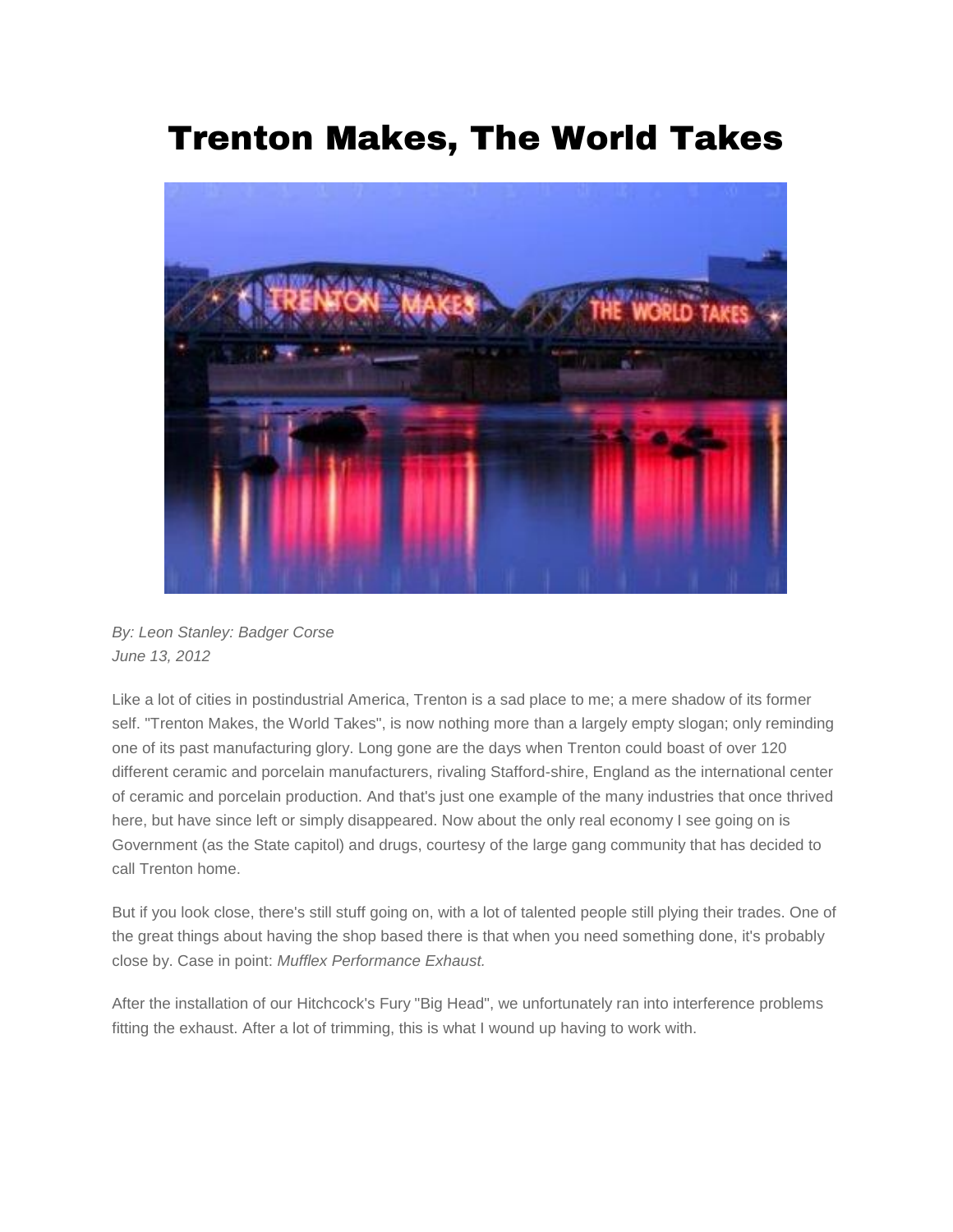



Something custom was obviously required, but the omnipresent issues of time and money always bear down it seems. But did a little homework, made a few inquiries, and found myself talking to Denny at Mufflex. I knew he was the man for the job when I explained the project and he didn't roll his eyes and hem and haw. He was enthusiastic and said bring it in first thing Monday.

*Mufflex... Trenton's epicenter of custom, performance exhaust.*

I wasn't too broken up about cutting up the old pipe. Last year at Mid-Ohio, Stu was able to scrape the pipe in hard cornering, so it's days as a road race pipe were numbered anyway. Seemed like a good opportunity to put that issue to bed as well, so we opted for the high pipe route. We decided to work with the little bit of old pipe as a starting point. It made life easier, but damn; too bad it's not all stainless. Oh, well.

First tack...

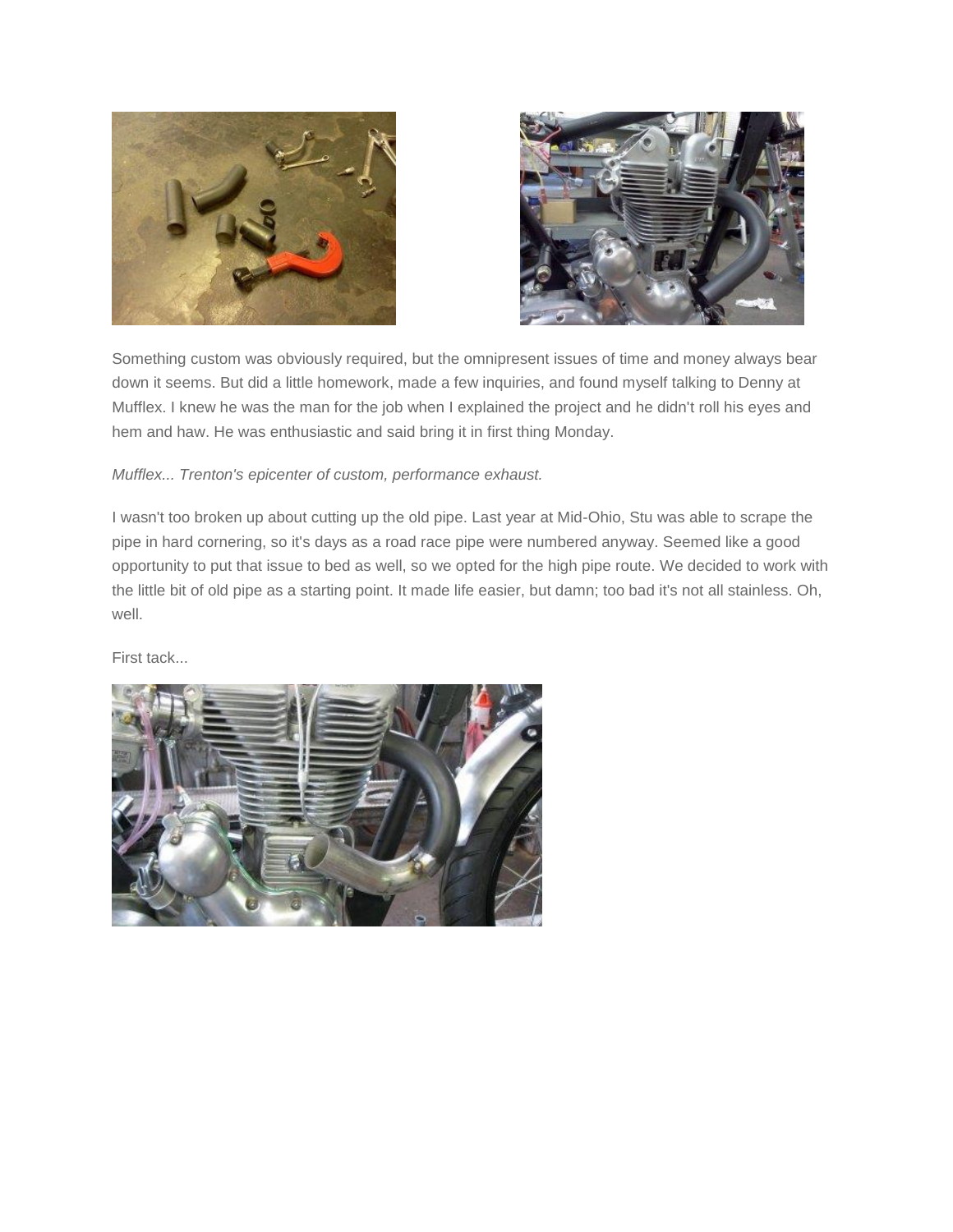Couple more bends, couple more tacks...



Denny's back....



A few more pieces; with clearance for oil lines, tappet and timing covers and other stuff all taken into account.

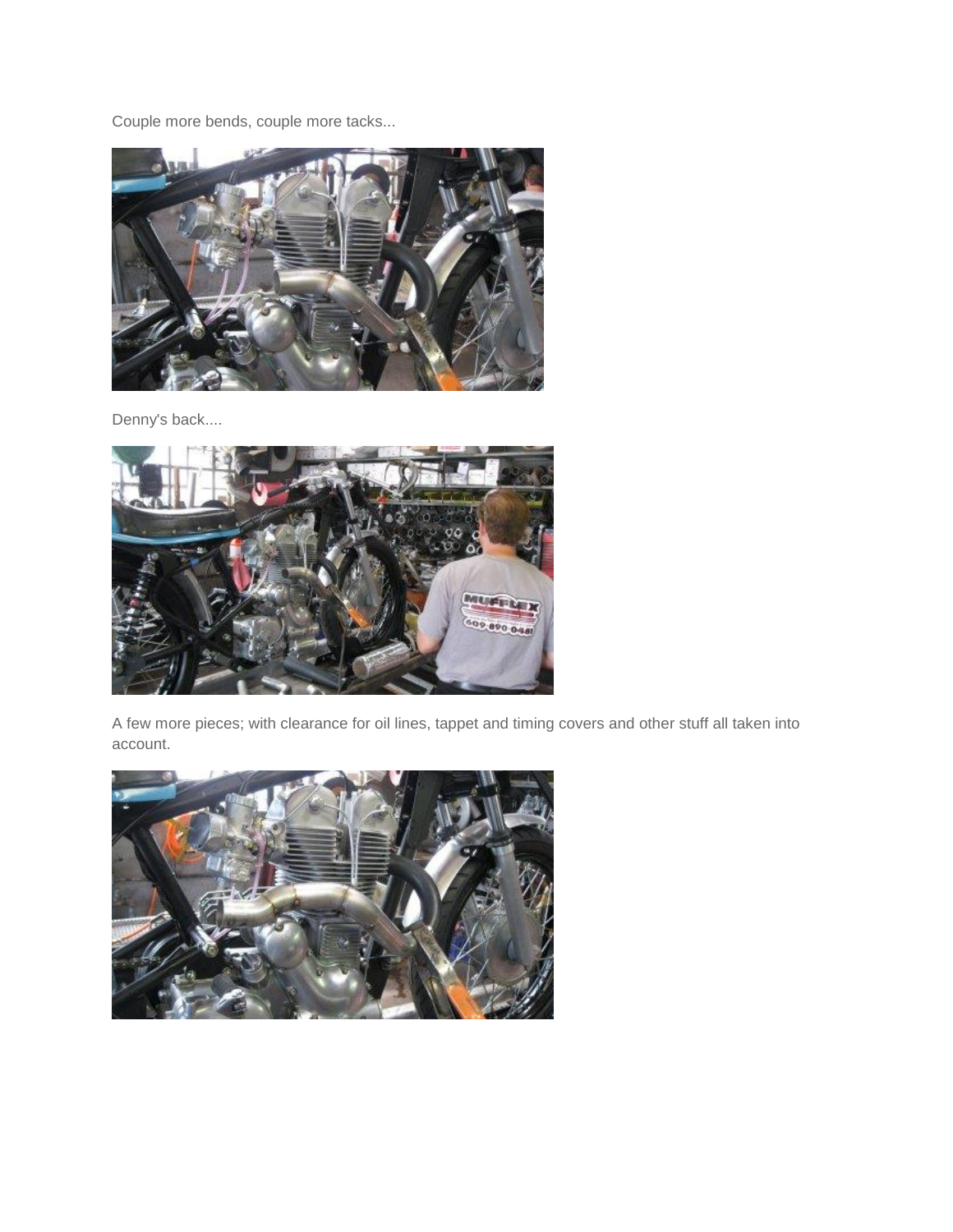All tacked up, with megaphone thrown on for a little extra cool factor...



All the joints getting TIG'ed up by Chris...



Lot of hooptie do's going on... Custom baby!